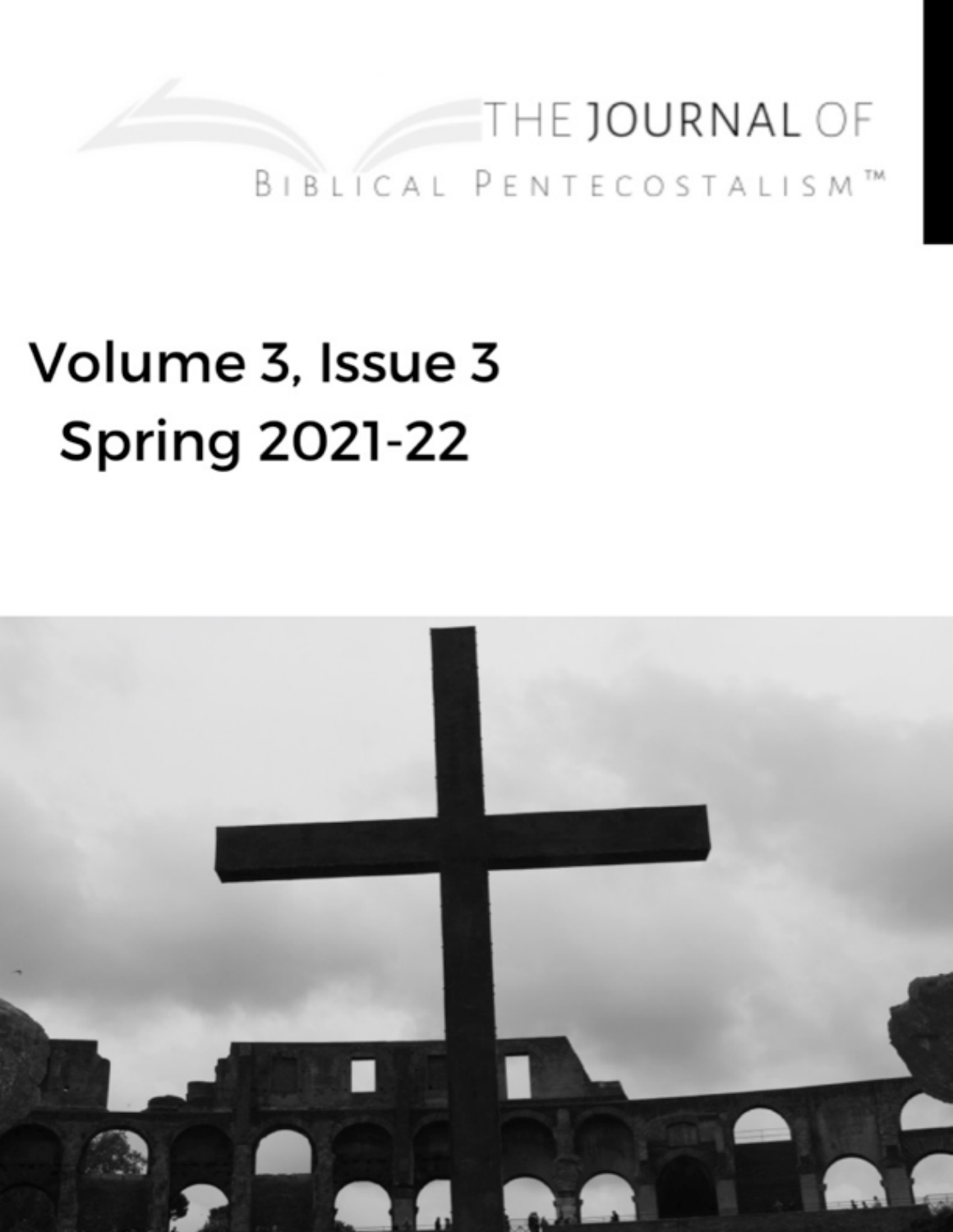Copyright © 2022 BCC Academic Press

New Orleans, LA, United States of America

All rights reserved.

Except for brief quotations in academic papers, critical articles, or reviews, no part of this journal may be reproduced in any manner without prior written permission from BCC Academic Press.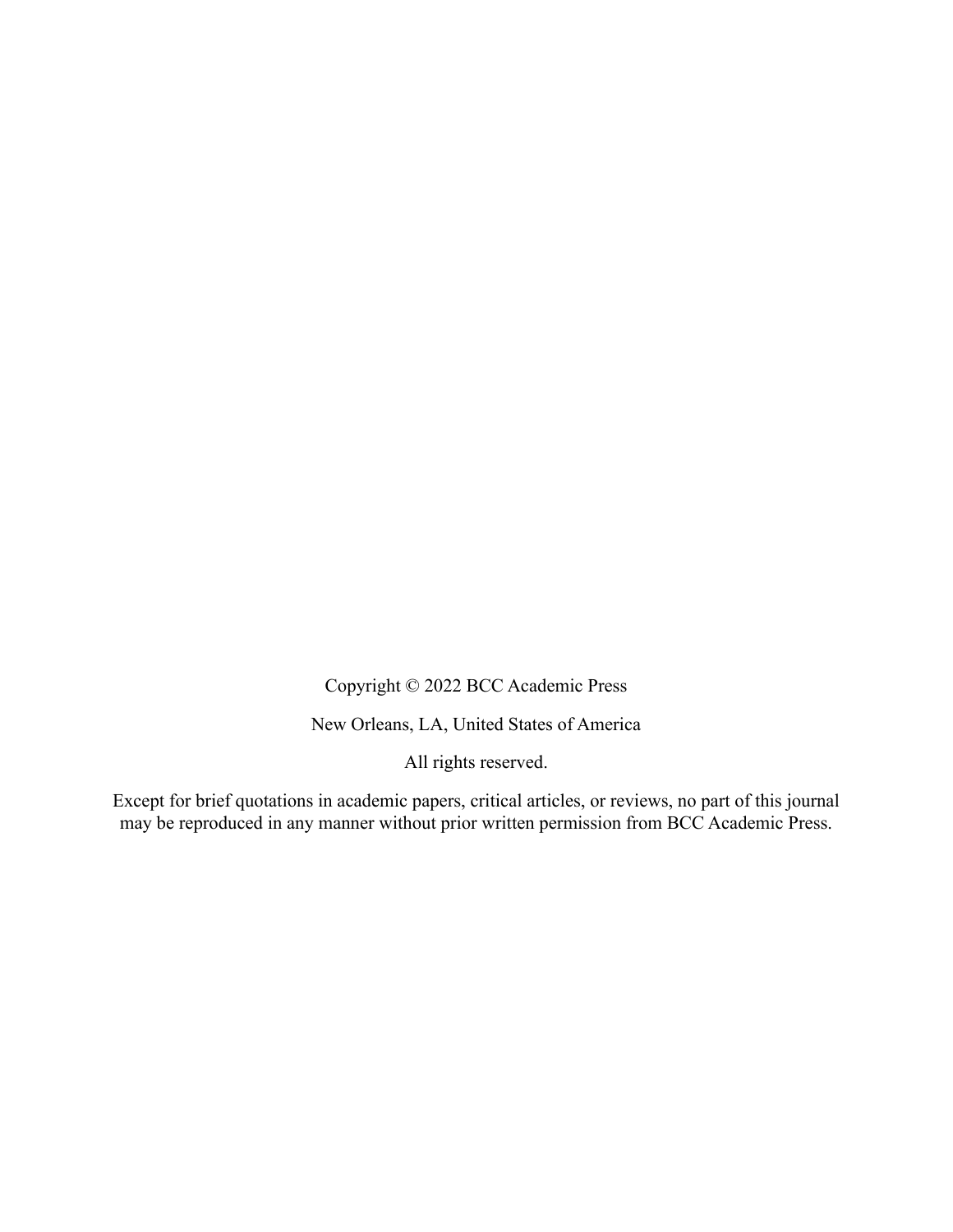*Journal of Biblical Pentecostalism Volume 3 Issue 3 Spring 2021-22*

> Editors Richard Miller, Ph.D. Justus Freeman, Ph.D. David Craun, Ed.S.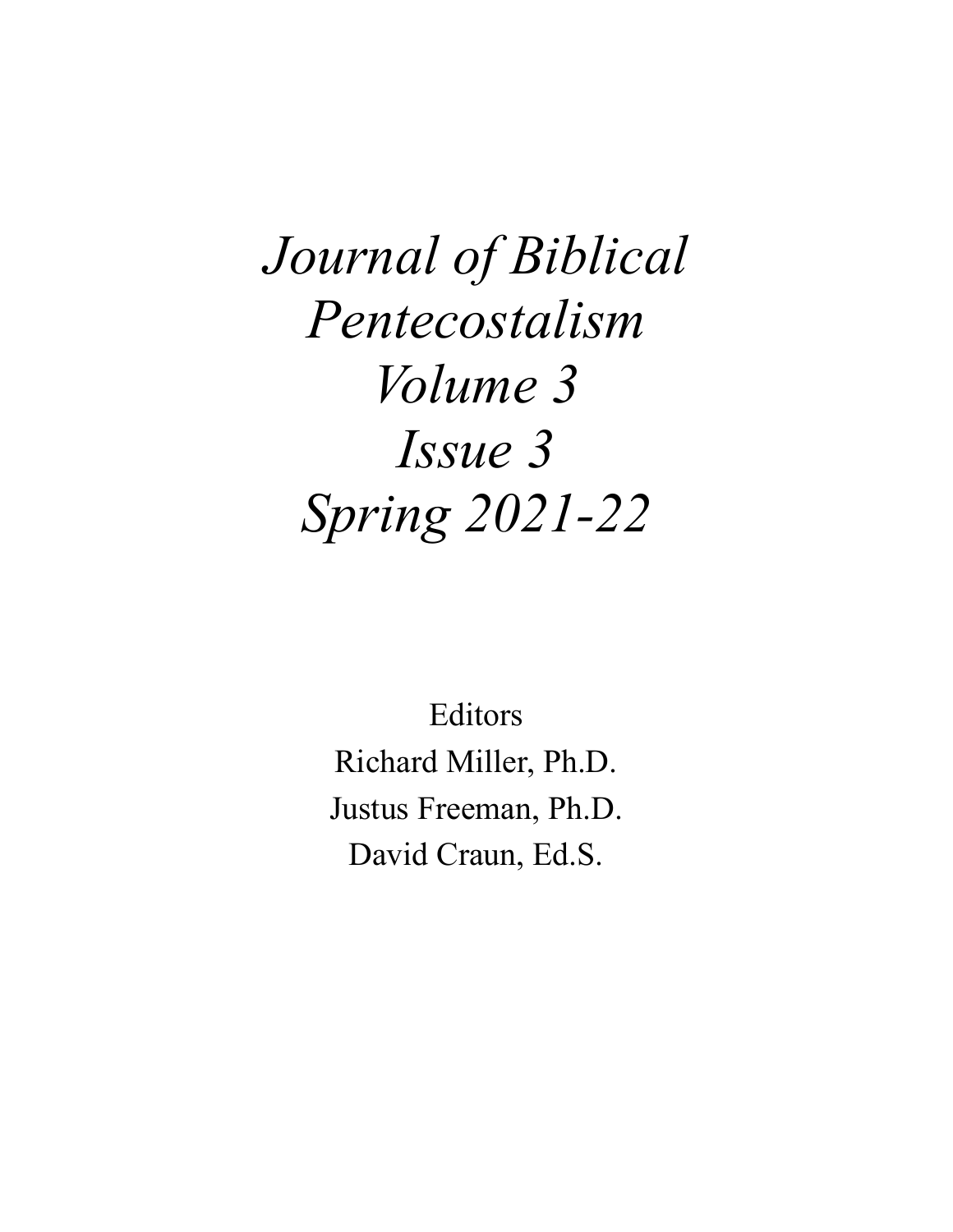## **Table of Contents**

#### **Pentecostal Education**

THE USE OF SMART GOALS IN PURPOSEFUL PENTECOSTAL HOMILETICS Christopher Rhoades, M.A., M.Ed. - Page 5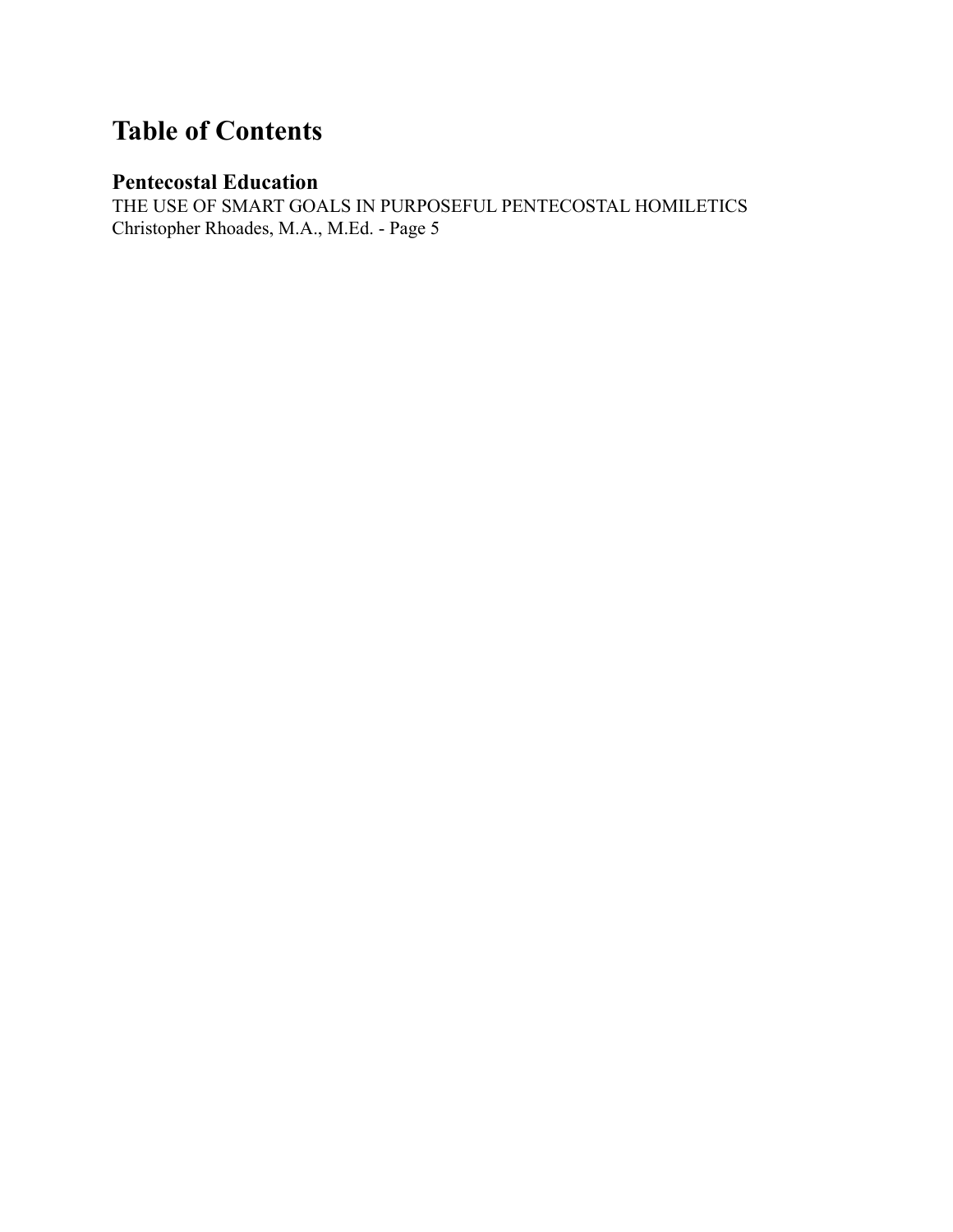### **Introduction to the Journal**

The purpose of the Journal of Biblical Pentecostalism is to bless the church with pentecostal scholarship from the faculty of Bridges Christian College. One part of the journal is exegetical and the other part is more practical in nature. The rationale for such a broad scope is so that there will be literature for the biblical researcher and the ministerial practician.

#### **Mission of the Journal**

The *Journal of Biblical Pentecostalism* presents biblical exegesis, ministerial training literature, and research of church history through a Pentecostal hermeneutic.

#### **Goals of the Journal**

This Journal has the following goals.

- 1. To present exegesis of the Scriptures with a Pentecostal hermeneutic to help the church understand the Bible and its theological principles.
- 2. To demonstrate the unity of the Scriptures through intertextual interpretation of the Old Testament and New Testament.
- 3. To apply Scriptural principles to a Pentecostal, practical ministry environment.
- 4. To present research of the roots and traditions of the Pentecostal movement throughout church history.

#### **Journal Categories**

This Journal will present articles that are separated into the following categories:

- 1. Biblical Studies
	- This category presents interpretation of the biblical text with a Pentecostal perspective. Various themes and theological principles in the Old and New Testaments will be presented.
	- This section is primarily focused on research on the biblical text.
- 2. Spirit-Empowered Ministry
	- This category presents articles that provide guidance in modern-day, Pentecostal ministry topics.
	- ⁃ The biblical text, historical concerns, and Pentecostal doctrines are taken into consideration. The emphasis in this section is on application of the biblical principles to Pentecostal ministry.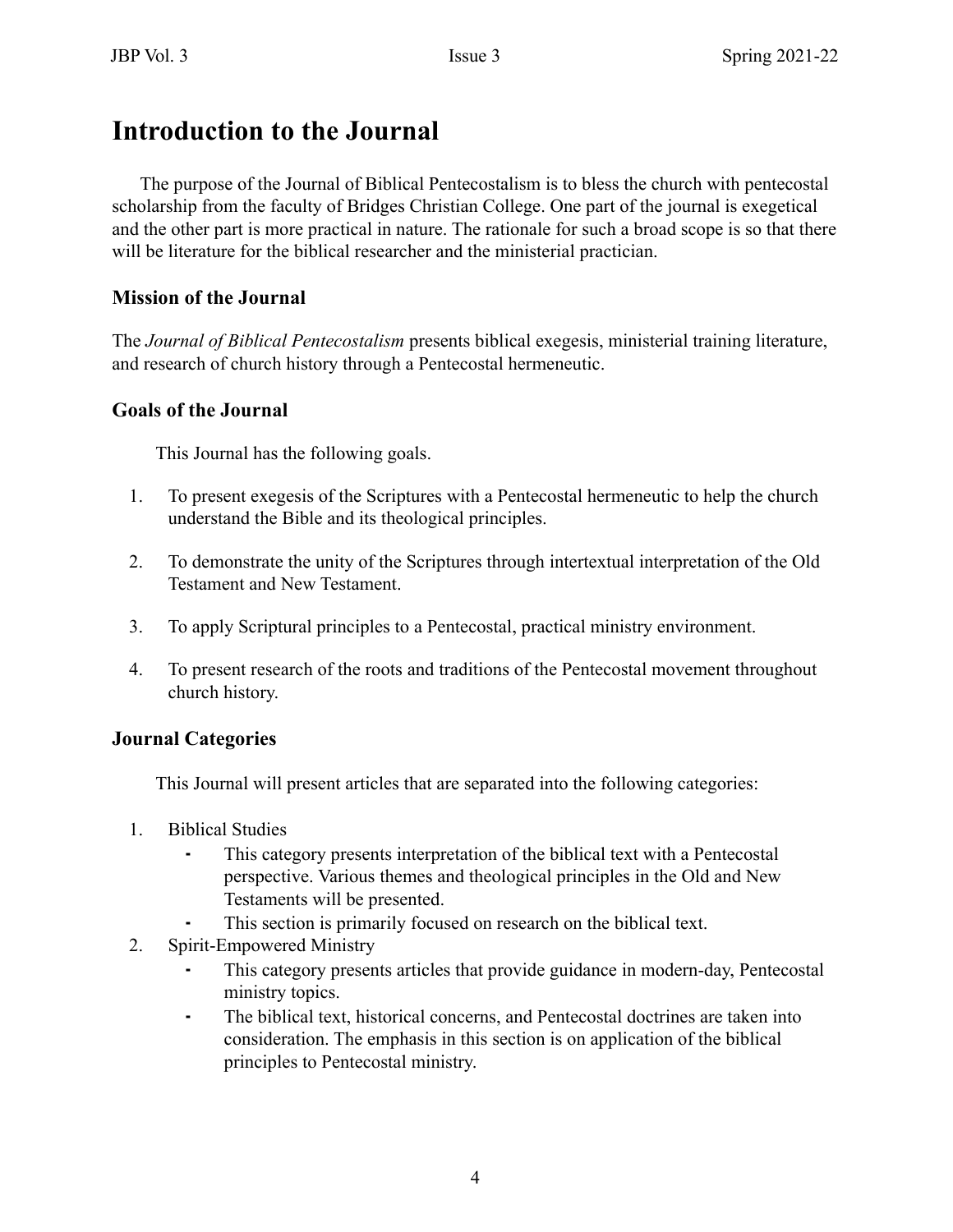#### THE USE OF SMART GOALS IN PURPOSEFUL PENTECOSTAL **HOMILETICS**

#### Christopher Rhoades, M.A., M.Ed.

Preaching has been a primary means of communicating the truth of God's Word throughout the entire history of the Christian Church. The debate over the best approach to sermon design and construction has filled volumes over centuries of study. The pursuit of these great minds has been to make the sermon the most effective instrument possible. How can this be accomplished within the scope of the 21st Century Pentecostal movement? This paper will explore a biblical definition of the goal of effective preaching, the Pentecostal sermon in light of primary Pentecostal doctrinal scriptures, and propose an interdisciplinary solution to the previously proposed question.

#### **The Goal of Effective Preaching**

What is the goal of preaching? Is there only one goal? Multiple scriptures can be used to provide a refined goal for effective preaching. Yet, despite the many goals that may be derived, one core aspect is unmistakable: The sermon must be based on the Word and be true to the Word in content, intent, and execution. This must be the foundational truth of the homiletic process. Without it, the sermon has no truth. Haddon Robinson stated that a preacher who does not preach the Word abandons any authority they have to preach.<sup>1</sup> What clues does the Word give for the intent of a Biblically based sermon?

Paul describes the Word as good for "teaching, for reproof, for correction, and for instruction in righteousness, that the man of God may be complete, thoroughly equipped for every good work."2 Some authors, such as Dr. James Bradford, have used this scripture as a definition of the types or purposes of preaching that exist.<sup>3</sup> This may certainly be the case. However, this scripture also serves to define the goal of the Word applied regardless of the type of sermon: To complete and equip God's people. This same mentality echoes Paul's writings in Ephesians, where he described the primary purpose of the offices of the Church as equipping the saints.<sup>4</sup> An appropriate definition of the Greek word for equipping used here is "to make someone completely adequate or sufficient for something—'to make adequate, to furnish completely, to cause to be fully qualified, adequacy."5 This is what the sermon must seek to accomplish. We must be satisfied with nothing less than the complete equipping of the listener to do the work of the Body of Christ.

<sup>&</sup>lt;sup>1</sup> Haddon Robinson, *Biblical Preaching: The Development and Delivery of Expository Messages* (United States: Baker Publishing Group, 2014), 4.

<sup>2</sup> 2 Tim 3:16-17, Unless otherwise noted, all biblical passages referenced employ the *Modern English Version* (Lake Mary, FL: Passio, 2014).

<sup>3</sup> James Bradford, *Preaching: Maybe It Is Rocket Science* (Gospel Publishing House, 2012), 151. 4 Eph 4:12

<sup>5</sup> Louw, Johannes P., and Eugene Albert Nida, *Greek-English Lexicon of the New Testament: Based on Semantic Domains*, electronic ed. of the 2nd edition., 1:679. (New York: United Bible Societies, 1996).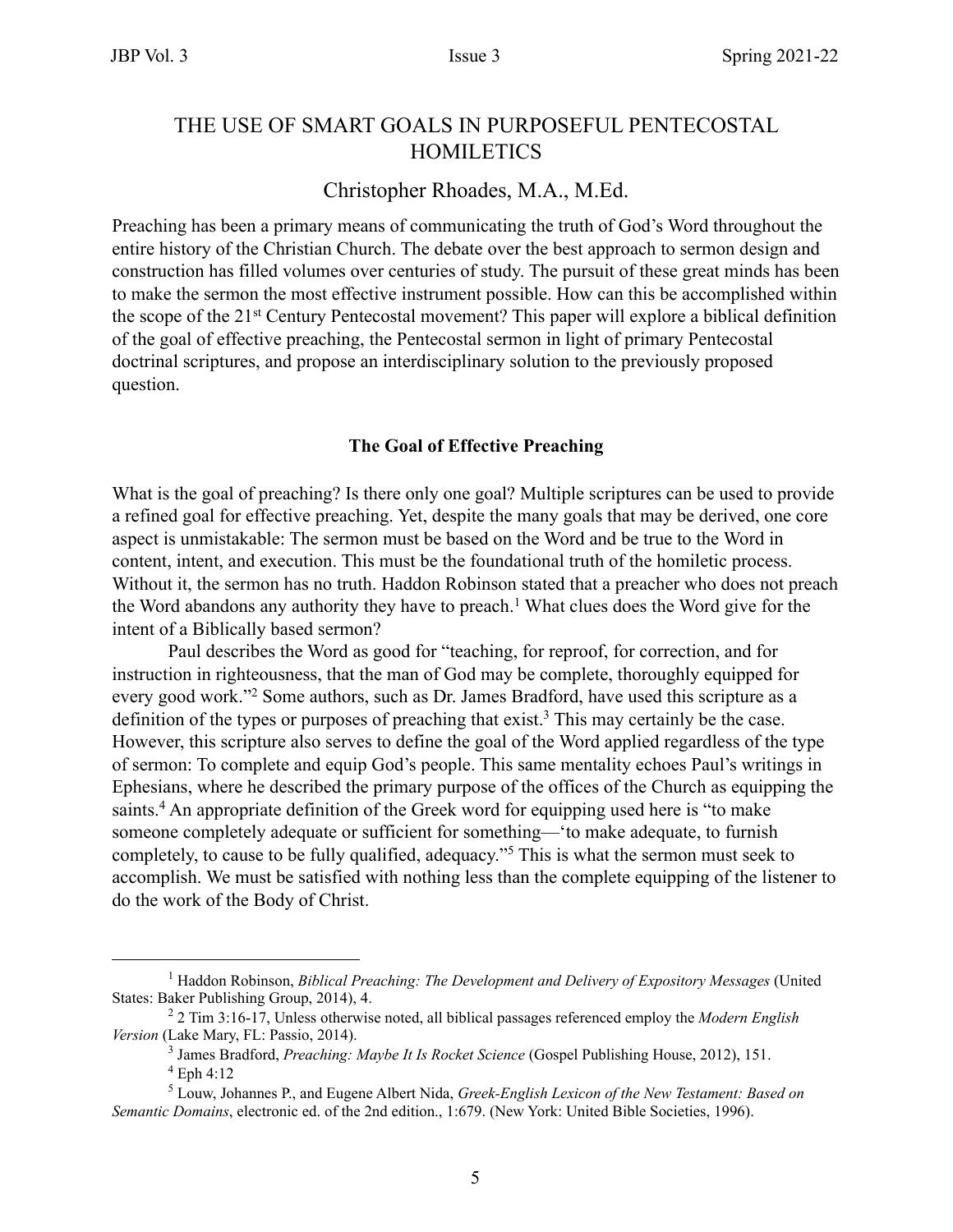James 1:22 further provides an overall goal for the role of the Word of God in our lives. James writes: "Therefore lay aside all filthiness and remaining wickedness and receive with meekness the engrafted word, which is able to save your souls. Be doers of the word and not hearers only..." Author James Blackwood calls this the obsession of good preachers.<sup>6</sup> Using the example of baseball, he calls the audience doing the word of God the home run of preaching. How many times have our parishioners been left on the field when the inning comes to an end because they did not transition from hearing to doing the word? If we adopt this goal as the purpose of our preaching, a new and higher expectation is set for our ministries. It confirms the calling and priesthood of all believers. It necessitates that the entire church be participants in the work of the Church. Passivity becomes a failure, and nonparticipation becomes incompletion.

By using these two scriptures as a road map, a preliminary definition of the goal of effective preaching can be established. The goal of effective preaching must be to communicate God's Word in a manner that equips the listener to be a doer of God's word and to fulfill God's calling on their life. Yet, this goal and purpose must still be reconciled with the specific context of Pentecostal theology.

#### **The Pentecostal Sermon in Light of Pentecostal Theology**

Acts 1:8 provides Christ's purpose for Pentecostal power. The significance of this cannot be overstated since Christ is described by John the Baptist as being the one who baptizes us in the Holy Spirit and Fire.7 Luke writes: "But you shall receive power when the Holy Spirit comes upon you. And you shall be My witnesses in Jerusalem, and in all Judea and Samaria, and to the ends of the earth." The purpose of Pentecostal power must focus on Christ's command to be witnesses. If we combine the previously given goal of preaching with the dynamic presented in Acts 1:8, then the goal of a Pentecostal sermon must be to produce witnesses. The doing of the Word of God in light of Pentecostal doctrine is the Great Commission. A Pentecostal hermeneutic that ignores this is not Pentecostal by Christ's definition.

1 Corinthians 12:4-11 also provides a basic classification of Pentecostal gifts meant to operate within and empower the church:

4 There are various gifts, but the same Spirit. 5 There are differences of administrations, but the same Lord. 6 There are various operations, but it is the same God who operates all of them in all people. 7 But the manifestation of the Spirit is given to everyone for the common good. 8 To one is given by the Spirit the word of wisdom, to another the word of knowledge by the same Spirit, 9 to another faith by the same Spirit, to another gifts of healings by the same Spirit, 10 to another the working of miracles, to another prophecy, to another discerning of spirits, to another various kinds of tongues, and to another the interpretation of tongues. 11 But that one and very same Spirit works all these, dividing to each one individually as He will.

<sup>6</sup> James Blackwood, *The Power of Multisensory Preaching and Teaching: Increase Attention, Comprehension, and Retention* (United States: Zondervan, 2009), 42.

<sup>7</sup> Matt 3:11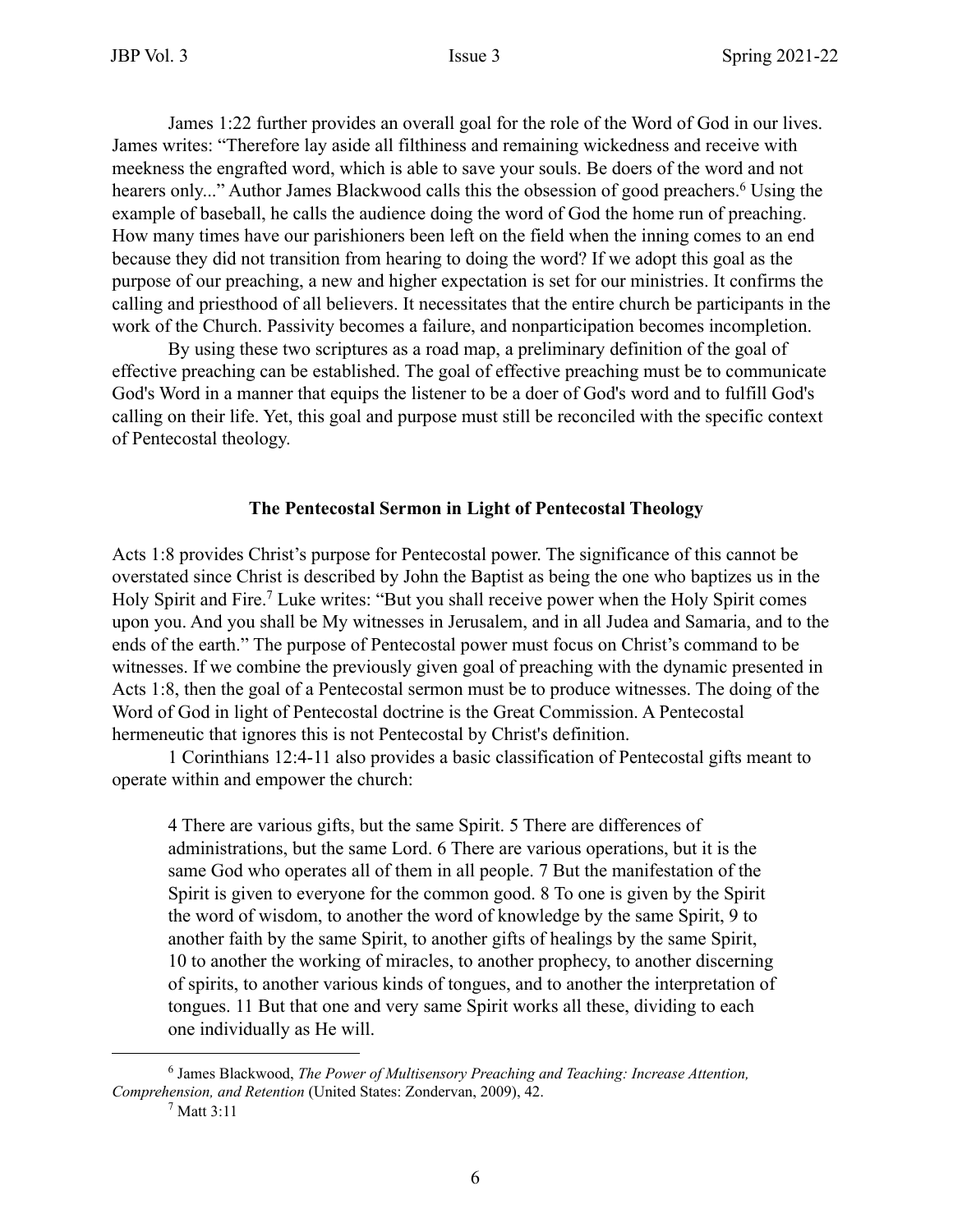Consider the intersection of these gifts with the sermon. The gifts of knowledge, wisdom, and prophecy directly relate to aspects of the Pentecostal homiletic process. Knowledge and wisdom are rather self-evident in their coverage. Knowledge addresses what we know, and wisdom addresses how we act with judgment based on the possession of that knowledge. Prophecy goes yet a step further. Prophecy can be best thought of as "a representative declaration of the mind, will, or knowledge of God; especially concerning past, present, or future manifestations of the outworking of His will or other events."8 Thus, prophecy focuses on the divine will of God as the driving force and centering reason for the sermon. We preach in order to declare the will of God as revealed in His Word.

This focus on the will of God revealed through the Word is a foundational tenant of expository preaching. Determining the will of God in a passage is the goal of good exegesis. This directly leads to what Haddon Robinson called the big idea of the text.<sup>9</sup> The sermon writer must ask the questions: What is God saying to His people through this text? What does God intend his people to do as a result of this text? R. Albert Mohler Jr. makes the profound statement that the listener of the sermon must be forced to decide if they will obey God's commandment as defined by his Word.<sup>10</sup>

The divine nature of prophecy also relates to the divine nature of knowledge and wisdom and the role of the Holy Spirit in their development. Christ points to the Holy Spirit in John 16:13: "But when the Spirit of truth comes, He will guide you into all truth…" Paul further points to the role of the Holy Spirit in wisdom by stating in 1 Corinthians 2 that "Yet we speak wisdom among those who are mature, although not the wisdom of this age, nor of the rulers of this age, who are coming to nothing. But we speak the wisdom of God in a mystery, the hidden wisdom, which God ordained before the ages for our glory…But God has revealed them to us by His Spirit."<sup>11</sup> The role of the Holy Spirit in prophecy, wisdom, and knowledge is unmistakable. Perhaps this is why Paul reiterates: "…that one and very same Spirit works all these, dividing to each one individually as He will." <sup>12</sup> The focus of the use of any gift of the Spirit is fulfilling the will of God.

Effective Pentecostal sermons must involve the convergence of all three gifts. True Pentecostal hermeneutics necessitates a realization that it is the Spirit who leads into an understanding of the Word, provides the wisdom to interpret and act upon the Word, and gives the focus for its declaration within the context of God's purposes and divine will. All of this centers on the will of God through the Holy Spirit. There must be a harmony between these aspects.

If the focus of the movement of the gifts of the Holy Spirit must be on the will of God, then the Pentecostal sermon must also be on the fulfillment of this same divine will. We preach not for the purpose of giving direction based on organizational goals and wills. We preach for the

<sup>&</sup>lt;sup>8</sup> Brannan. *Lexham Research Lexicon of the Greek New Testament*, Lexham Research Lexicons (Bellingham, WA: Lexham Press., 2020).

<sup>9</sup> Robinson, *Biblical Preaching: The Development and Delivery of Expository Messages,* 15.

<sup>10</sup> R. Albert Mohler Jr., *He is Not Silent: Preaching in a Postmodern World,* (United States: Moody Publishers, 2019), 37.

 $11$  1 Cor 2:6-7, 10.

<sup>12 1</sup> Cor 12:11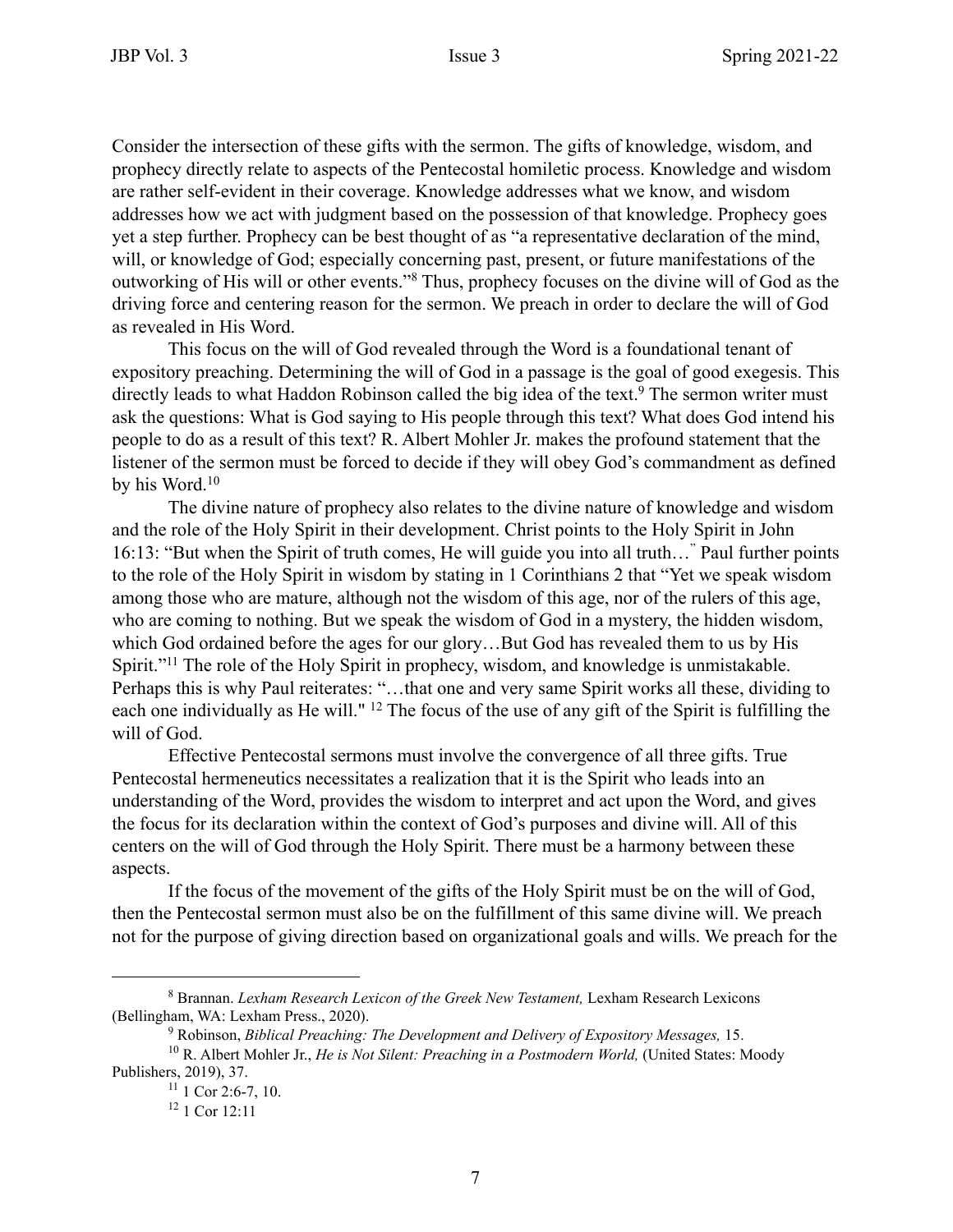purpose of the fulfillment and furtherance of God's divine will. This will is accomplished through both the Church as a body and the Church as each member.

What then is the overall goal of Pentecostal preaching? We have established thus far the following: The sermon must be based on the Word. The sermon must be based on God's will. The sermon must produce doers of God's word. We can thus broadly establish that the goal of effective Pentecostal preaching is to communicate the truth of God's Word and the intent of God's will to facilitate the empowerment and equipping of the saints so that they can succeed in their divine calling to fulfill the Great Commission.

#### **Determining the Goal of the Sermon**

We have now discussed both the goal of preaching and the implications of Pentecostal theology on his goal. We have established the need to focus on preaching with empowerment for the purpose of fulfilling and furthering God's will. What then determines the goal of the individual sermon itself? Based on the previously examined scriptural premises, it is clear that we look to the understanding of the Word through exegesis that is revealed by the Holy Spirit and the intent of God.

A sermon that is not based on the fullness of God's Word is not a sermon at all. It becomes nothing more than a motivational speech that can extend in strength only as far as man's power can help it.13 Bradford rightly makes the observation that Pentecost and exegesis are inseparable.14 Simply put: A sermon will never be more successful than it is scriptural. Experience and feelings are never replacements for the truth of the Word. We must ask: What is the Word telling each of us? What does the Word require of us? What choice and change must we make today based on what the Word says?

Having determined the mind of God through His Word, we must also determine His will for our listeners. This is never in contradiction to the Word. This must never use the Word loosely to fit personal motivations. Rather, it is the surgical application of the Word to the precise need of the listeners. Perhaps the best way to ask it is to paraphrase the beginning chapters of Revelation: What is the Spirit saying to the church today? Effective Pentecostal homiletics requires the sermon writer to get the mind of God for the body of Christ. We must always be mindful that the flock is Christ's. He paid the ultimate price for their purchase. So then, we might also liken the sermon to choosing the right food to feed the flock. This clarity can only come through seeking God through prayer. Bradford stated that:

…in prayer, I'm asking God to identify what should take place behind His pulpit that day. "What is it that You really want to say to these people this week?" We have to exegete not only the text but what God is doing spiritually among His people and in their lives…no matter how eloquently I vocalize my outline, it's not a good message unless God's Spirit speaks specifically to real issues in people's

<sup>13</sup> Haddon Robinson, *Biblical Preaching: The Development and Delivery of Expository Messages*, 7.

<sup>14</sup> Bradford, *Preaching: Maybe It Is Rocket Science,* 443*.*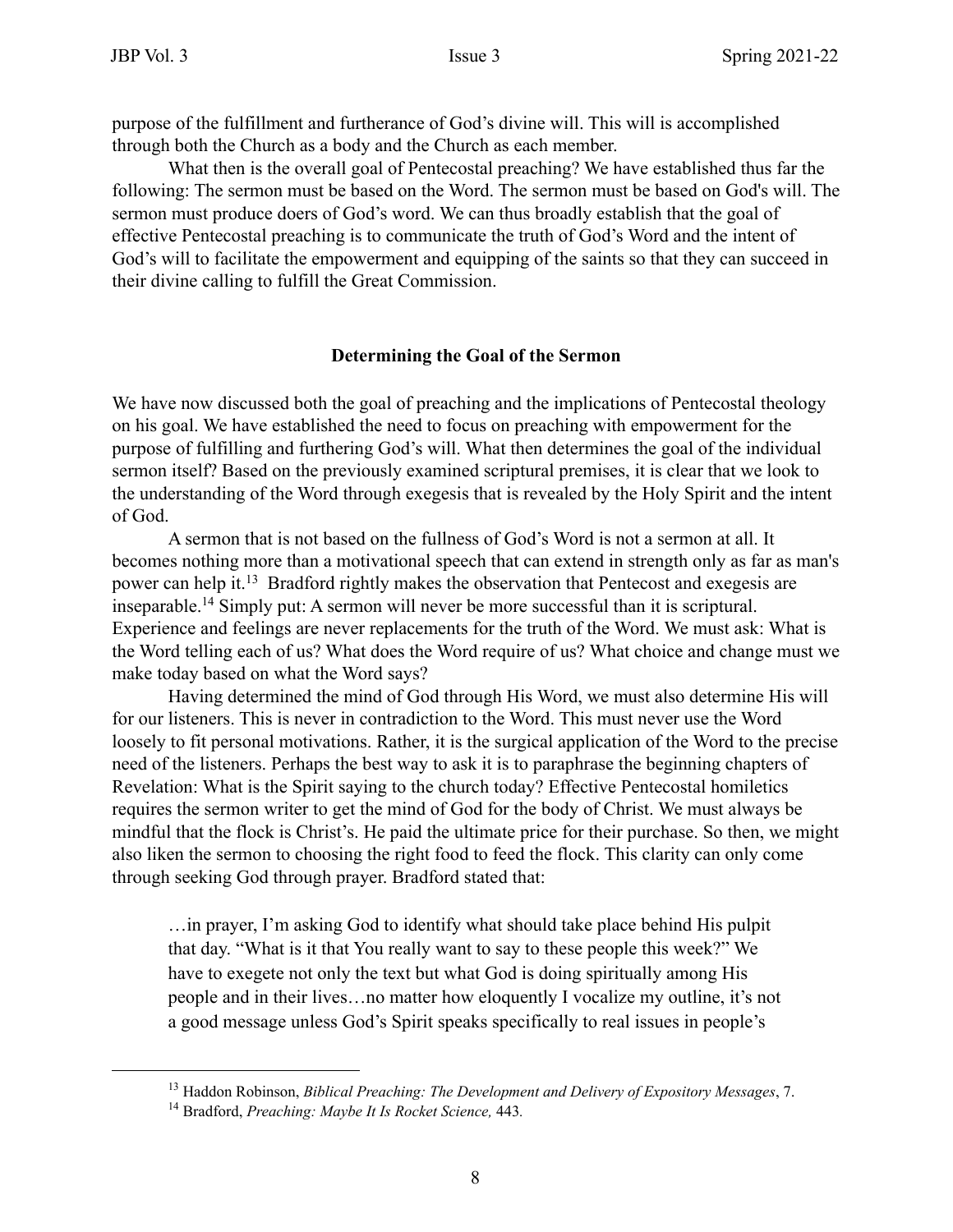lives. The Spirit must awaken their understanding. The Spirit must lead them into action<sup>15</sup>

As Pentecostal preachers, we must pray and seek God's will for those who will hear our sermon. During times of confusion and unsureness, praying in the Spirit provides the way forward towards divine clarity. Paul refers to this as a path forward when we do not know how to pray.16 Bradford would seem to agree when he stated: "Early in my preaching life, I also learned the importance of praying extendedly in the Spirit, sometimes in tongues and sometimes in English as the Spirit led me. I found that even the simple act of praying out loud helped to teach me how to yield verbally to the impulses of the Spirit."17 Only when we truly have the mind of God about our sermon and His divine will can we deliver a truly transformative sermon.

#### **Intersecting SMART Goals with Homiletics**

Knowing now the will of God's Word and the will of God in the context of the flock, how can we be more purposeful about producing Spirit-empowered doers of the Word? How do we move from idea to strategic implementation? The sermon in this mindset becomes a precision implement. Rather than a shotgun blast, it becomes a precision shot. An answer to the problem of strategic goal setting can be found in the use of SMART goals.

SMART goals traditionally involve goals focused on institutional improvement. The origin of SMART goals can be traced to organizational behavior and management.<sup>18</sup> However, these goals have been applied to multiple industries. They provide a way to strategically move from the broad idea to the specific action. The acronym SMART stands for Specific, Measurable, Attainable, Relevant, and Timely.19 How can these aspects be applied to homiletics? How can these aspects be applied to preaching to the individual and the church as a corporate body? (Figure 1 below provides a visual delineation of these thoughts.)

 $15$  Ibid.

<sup>16</sup> Rom 8:26

<sup>17</sup> Bradford, *Preaching: Maybe It Is Rocket Science,* 975*.*

<sup>18</sup> Kenneth Blanchard, Patricia Zigarmi, and Drea Zigarmi, *Leadership and the one minute manager* (New York: William Morrow, 2013); George T. Doran, "There's a SMART way to write management's goals and objectives."; Paul Hersey and Kenneth Blanchard, *Management of Organizational Behavior: Leading Human Resources,* Ninth Edition (Pearson College Div, Sep. 2007).

 $19\,$  K. Blaine Lawlor, "Smart goals: How the application of smart goals can contribute to achievement of student learning outcomes," in *Developments in business simulation and experiential learning: Proceedings of the annual ABSEL conference*, vol. 39 (2012).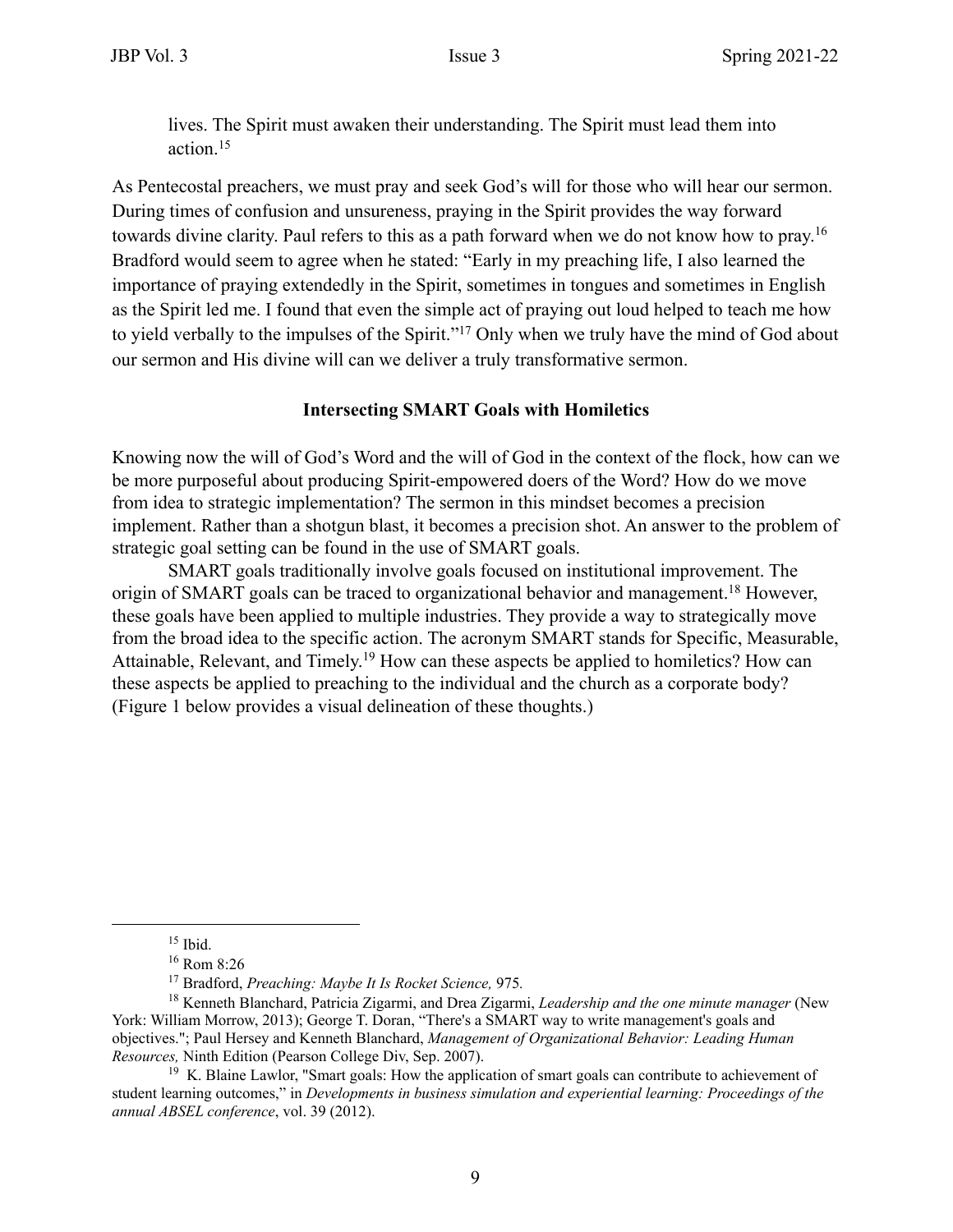| • How can they know in their own lives that the change necessitated by scripture has been accomplished? |
|---------------------------------------------------------------------------------------------------------|
|                                                                                                         |
|                                                                                                         |
|                                                                                                         |
|                                                                                                         |
|                                                                                                         |
| • What does the life of the believer look like months or years after obeying and implementing this?     |
|                                                                                                         |

Figure 1: Sample Questions for Consideration in Writing SMART Goals for Sermons

These questions are not meant to be exhaustive. Rather these questions are meant to spark the analysis of the sermon and its goal. Ultimately we are asking ourselves: What will they know? What will they do? How will they do it? How will they know that they've done it? From these questions, we now can form goal or objective statements for the sermon:

> My listeners will \_\_\_\_\_\_\_\_\_\_\_\_\_\_\_\_\_\_\_\_\_\_ by doing \_\_\_\_\_\_\_\_\_\_\_\_\_? Our church will by doing \_\_\_\_\_\_\_\_\_\_\_?

For example, if I were preaching on Acts 2, I might craft a goal like: My listeners will go to the next level in their Christian walk and become empowered to be a witness for Christ by receiving the Baptism of the Holy Spirit evidenced by immediately speaking in new tongues. This is an example of a goal on an individual level. This approach could also be applied to a church or ministry as a whole. Consider the example of a pastor beginning an outreach program focused on ministering to the homeless through action. The pastor could create a goal based on a passage like Matthew 25, in which Christ emphasizes the importance of such ministries. The goal could then be tied to the church's participation in that ministry, both corporately and individually.